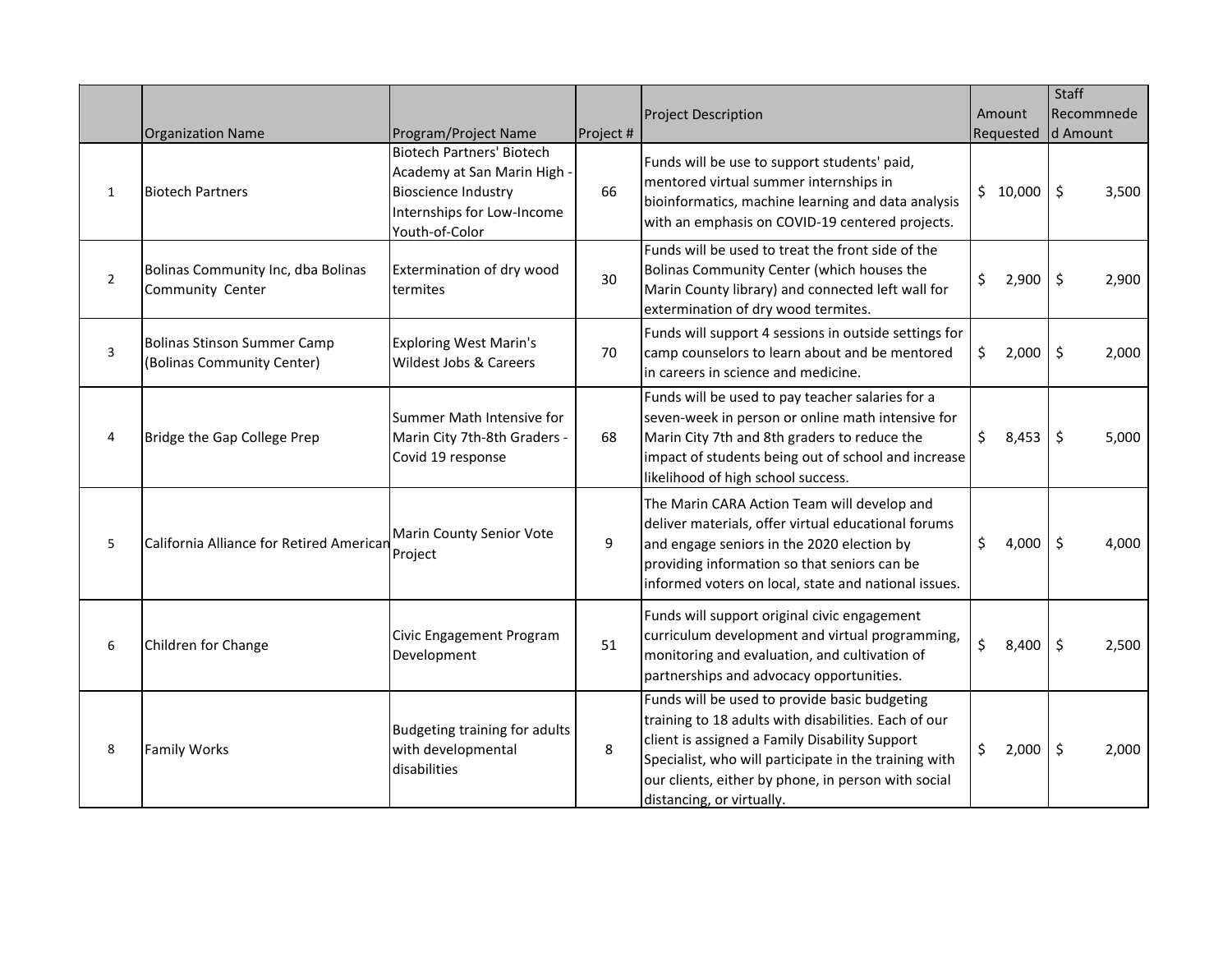| 9  | Golden Gate Trout Unlimited                                       | Request for Funding to<br>Replace a Passive Integrated<br>Transponder (PIT) Array for<br>Salmonid Monitoring in<br>Lagunitas Creek | 34           | Funds will be used to replace the Passive Integrated<br>Transponder Array for Salmonid monitoring in<br>Lagunitas Creek.                                                                                                                                                                 | \$10,000    | l \$                     | 2,000  |
|----|-------------------------------------------------------------------|------------------------------------------------------------------------------------------------------------------------------------|--------------|------------------------------------------------------------------------------------------------------------------------------------------------------------------------------------------------------------------------------------------------------------------------------------------|-------------|--------------------------|--------|
| 10 | Hamilton K-8 School<br>(Novato Unified School District)           | SummerHawks 2020                                                                                                                   | 39           | Funds would be used to partially offset cost a 5<br>week online academic program for our 2nd-7th<br>grade students                                                                                                                                                                       | \$10,000    | \$ ا                     | 1,000  |
| 11 | Hamilton K-8 School<br>(Novato Unified School District)           | Summer Bridge 2020                                                                                                                 | 40           | Funds will be used to provide a 3 week online<br>bridge program for our graduating 8th grade<br>students.                                                                                                                                                                                | \$10,000    | \$                       | 10,000 |
| 12 | Homeward Bound of Marin                                           | <b>Hospital Beds and Upgrades</b><br>for the Transition to<br><b>Wellness Medical Respite</b><br>Program                           | 48           | Funds will be used to purchase 6 hospital beds and<br>6 lockers for the Transition to Wellness Medical<br>Respite Program which ensures that people<br>without housing continue receiving quality short-<br>term medical respite when discharged from local<br>inpatient hospital stays. | \$<br>6,000 | \$                       | 6,000  |
| 13 | John Hanley                                                       | Youth2Work                                                                                                                         | $\mathbf{1}$ | Funds will be used to offset the cost of creating a<br>fire break near the Elks Club to provide protection<br>from wildfires.                                                                                                                                                            | \$<br>2,500 | \$                       | 2,000  |
| 14 | Kanbar Center for the Performing Arts   Festival of Summer Nights |                                                                                                                                    | 55           | Funds will be used to offset the costs to produce<br>participatory virtual programs and when allowed,<br>smaller socially distanced in-person events at the<br>JCC.                                                                                                                      | \$10,000    | $\overline{\phantom{a}}$ | 2,000  |
| 15 | Kids Cooking for Life<br>(MarinLink)                              | Fall Semester Nutrition and<br>Cooking Classes at Laurel<br>Dell and Bahia Vista<br><b>Elementary Schools</b>                      | 5            | Funds will be used to provide virtual hands-on<br>cooking classes and videos focused on "Quarantine<br>cooking" for underserved students at Title 1<br>schools in San Rafael.                                                                                                            | \$<br>3,500 | l \$                     | 3,500  |
| 17 | LITA (Love is the Answer)                                         | <b>Homebound Buddies Pilot</b><br>Program with Whistlestop                                                                         | 59           | Funds will partially offset the costs of a 6-month<br>pilot program in partnership with Whistlestop to<br>have volunteers make weekly visits to some of their<br>homebound clients in the Nourish program.                                                                               | \$<br>3,500 | $\vert$ \$               | 1,500  |
| 18 | Lucas Duchene                                                     | Low Income Student Bus<br>Pass Program                                                                                             | 15           | Funds will be used to defray the costs of utilizing<br>the yellow school bus program for our Ross Valley<br>families who qualify for free or reduced priced<br>lunch.                                                                                                                    | \$<br>5,000 | $\ddot{\mathsf{S}}$      | 5,000  |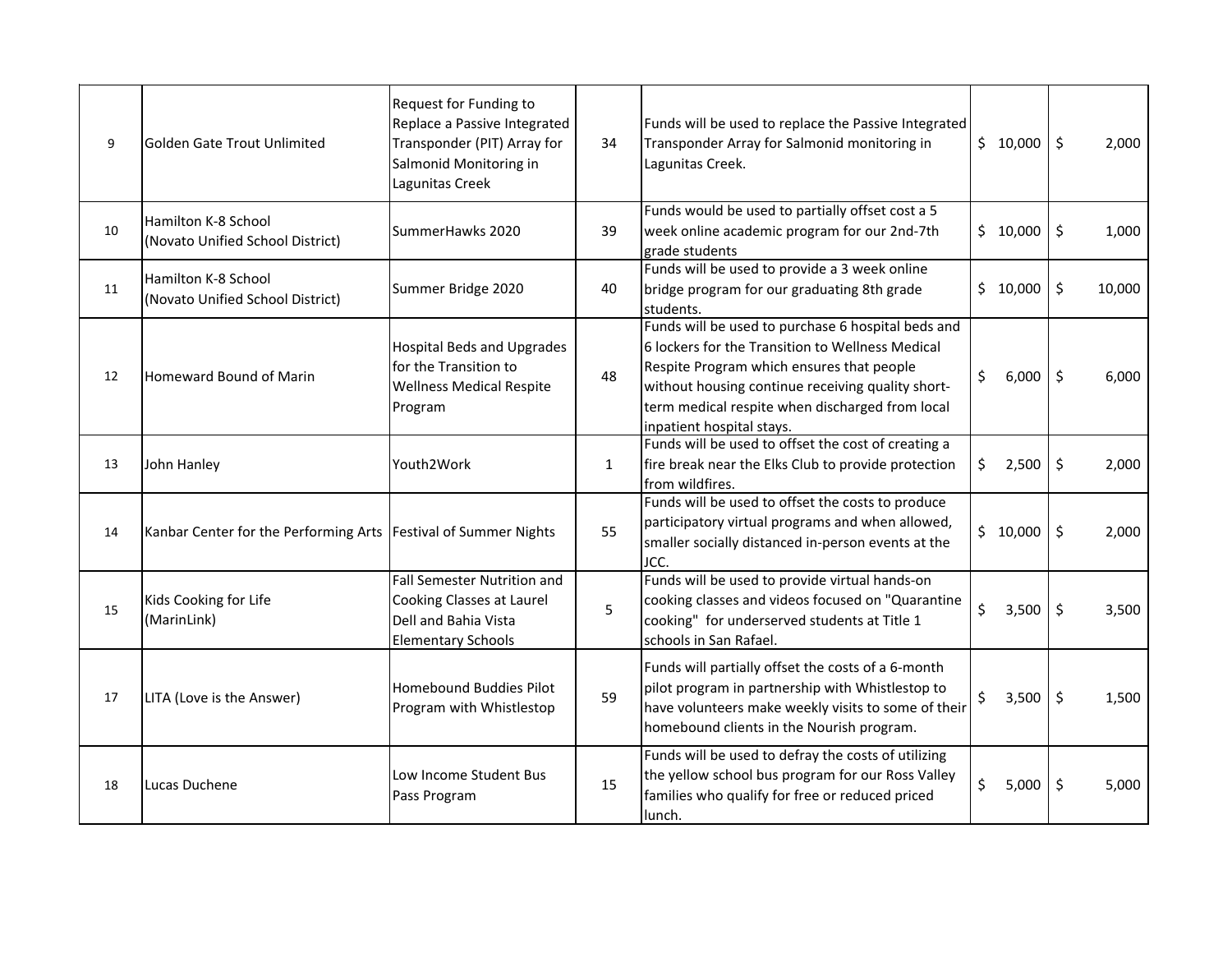| 19 | Marin City Community Development<br>Corporation (MCCDC)     | Marin City Youth<br>Microbusiness Program                                                 | 65 | Funds will be used to teach Marin City teenage<br>youth from 14 to 19 years of age how to set up<br>microbusinesses to earn funds to help their families<br>recover from the COVID 19 layoffs.                                                                                         | \$10,000    | \$                  | 10,000 |
|----|-------------------------------------------------------------|-------------------------------------------------------------------------------------------|----|----------------------------------------------------------------------------------------------------------------------------------------------------------------------------------------------------------------------------------------------------------------------------------------|-------------|---------------------|--------|
| 20 | Marin County Bicycle Coalition                              | Marin Bicycling Map                                                                       | 45 | Funds will be used to update and distribute our<br>Marin Bicycling Map, which is an essential and<br>comprehensive resource for those riding bikes on<br>Marin's roads, pathways, and trails                                                                                           | \$10,000    | $\ddot{\mathsf{S}}$ | 1,000  |
| 21 | Marin Museum of Contemporary Art                            | Novato Schools 5th grade<br>art enrichment program                                        | 3  | Funds will be used to support Novato schools art<br>curriculum through the 5th grade program that will<br>be designed to meet social distancing<br>requirements.                                                                                                                       | \$<br>5,000 | \$                  | 2,500  |
| 22 | Marin Open Studios                                          | Website enhancement<br>project in response to the<br>cancellation of our annual<br>event. | 32 | Funds would be used to offset the cost of<br>professional technical support and administrative<br>costs associated with quickly enhancing our existing<br>website in order to provide a virtual open studios<br>experience for the public and artists in May.                          | \$<br>4,000 | $\ddot{\mathsf{S}}$ | 1,500  |
| 23 | Marin Professionals<br>(MarinLink)                          | <b>Re-employment Workshops</b>                                                            | 18 | Funds to cover cost of 6 training specialists to teach<br>Zoom classes in 3 Re-employment Workshops in<br>2020. These instructors are very familiar with the<br>needs of older unemployed professionals, each an<br>expert in 1 of the 6 topics covered in the<br>Workshop.            | \$<br>2,250 | $\ddot{\mathsf{S}}$ | 2,250  |
| 24 | Marin Resource Conservation District                        | Hwy 1 Tomales Gully<br>Planting                                                           | 43 | Funds will be used to hire Point Blue Conservation<br>Staff/Interns to plant, maintain and monitor<br>willows that will stabilize a hillside gully<br>contributing sediment along Hwy 1 south of<br>Tomales.                                                                           | \$<br>7,148 | $\ddot{\mathsf{S}}$ | 7,148  |
| 25 | Marin Senior Coordinating Council<br><b>DBA Whistlestop</b> | <b>Emergency Food Packaging</b><br>System for Home-delivered<br>and Take-out Meals        | 64 | Funds will be used to purchase a meal packaging<br>system, food trays, ice machine, rolling cart, food<br>prep table, delivery bags and ice packs to meet<br>expanded needs for 10 weeks during the COVID-19<br>outbreak for Whistlestop's home-delivered meals<br>and take-out meals. | \$<br>4,396 | \$                  | 4,194  |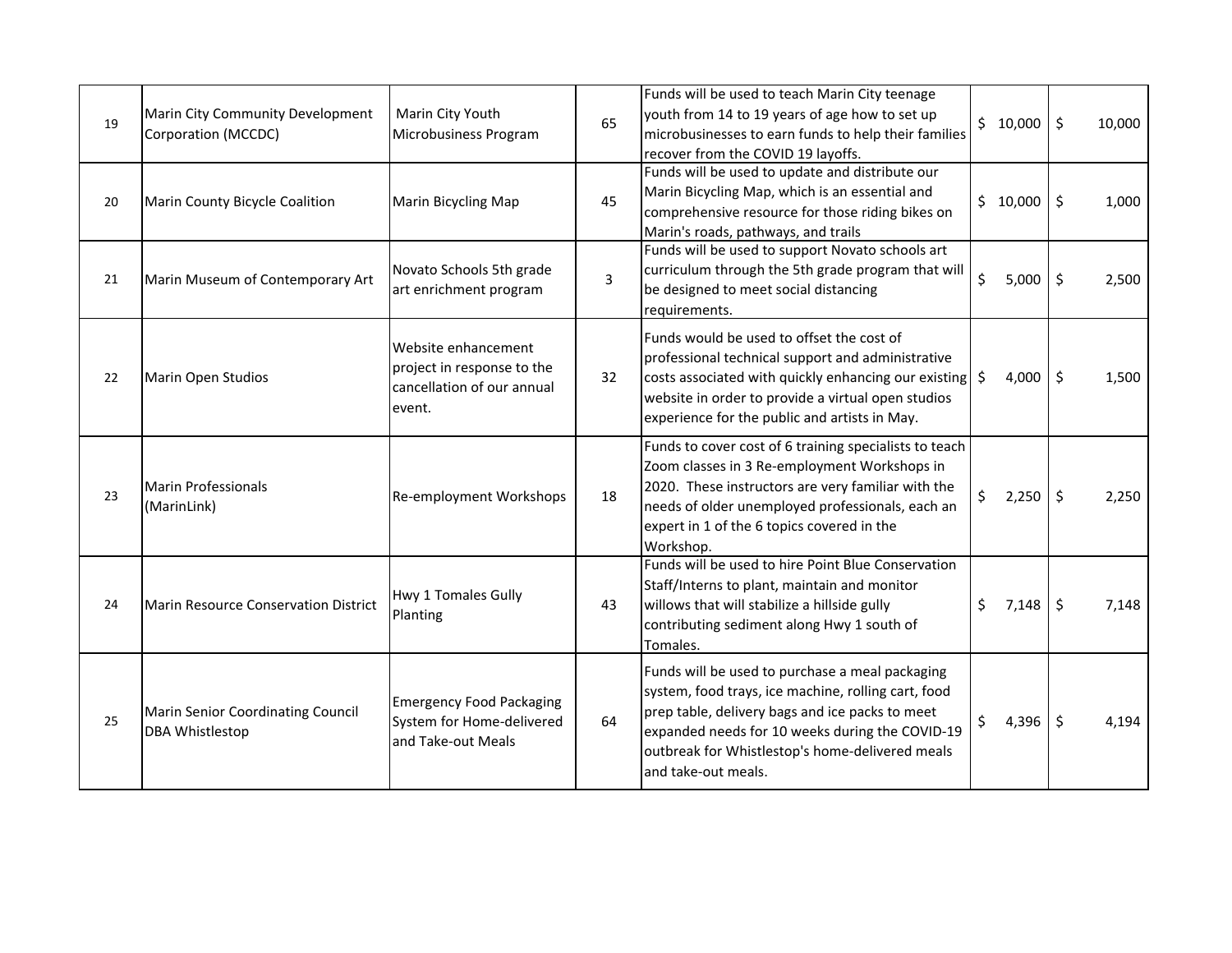| 26 | <b>Marin Theatre Company</b>                                         | Marin Theatre Company's<br><b>Arts Education Programs</b>                                                                                                  | 26 | Funds will be used to support Marin Theatre<br>Company's arts education summer programs with<br>"Summer Camp in a Box" for Pre-K-Elementary age<br>students and virtual classes for middle and high<br>school students.                                                                                                                                                                                           | \$<br>5,000 | $\zeta$             | 3,500 |
|----|----------------------------------------------------------------------|------------------------------------------------------------------------------------------------------------------------------------------------------------|----|-------------------------------------------------------------------------------------------------------------------------------------------------------------------------------------------------------------------------------------------------------------------------------------------------------------------------------------------------------------------------------------------------------------------|-------------|---------------------|-------|
| 27 | MarinLink                                                            | MarinLink                                                                                                                                                  | 35 | MarinLink is requesting support to maintain<br>services during the COVID 19 emergency.                                                                                                                                                                                                                                                                                                                            | \$<br>7,000 | \$                  | 4,000 |
| 28 | National Alliance on Mental Illness,<br><b>Marin County</b>          | Cognitive Behavioral<br>Therapy for psychosis (CBTp)<br>professional training for the<br>community to assist<br>individuals living with<br>mental illness. | 27 | Funds will support Cognitive Behavioral Therapy for<br>psychosis professional training rescheduled to late<br>fall for family members, case managers, first<br>responders, law enforcement, clinicians and<br>caregivers.                                                                                                                                                                                         | \$10,000    | $\ddot{\mathsf{S}}$ | 5,000 |
| 29 | New Beginnings Law Center                                            | Immigrant Post-Conviction<br><b>Relief Project</b>                                                                                                         | 13 | Funds will be used to operate and virtually manage<br>the Immigrant Criminal Record Clearing Program.                                                                                                                                                                                                                                                                                                             | \$10,000    | \$                  | 4,500 |
| 30 | Planned Parenthood Northern Californito talk to kids about sex - for | <b>Start the Conversation: How</b><br>parents and teachers                                                                                                 | 42 | Funds will be used to offest the costs of staff time,<br>online educational platform fees, advertising,<br>supplies and materials to provide the training "Start<br>the Conversation: How to Talk to Kids About Sex -<br>For Parents and Teachers" to teachers,<br>administrators, school nurses, school social workers<br>and other school staff, as well as online workshops<br>for parents and caring adults.• | \$<br>9,800 | \$                  | 5,000 |
| 31 | Playworks Education Energized                                        | Playworks Coach                                                                                                                                            | 17 | Funds will be used to support Playworks'<br>partnership with Venetia Valley School to provide<br>facilitated heathly play which teaches social<br>emotional skills before being interrupted by the<br>COVID 19 Shelter in Place Order.                                                                                                                                                                            | \$<br>5,020 | $\zeta$             | 3,000 |
| 33 | <b>Project Avary</b>                                                 | 2020 Summer Camp<br><b>Counselor Training</b>                                                                                                              | 50 | Funds will be used to support 5 Marin youth who<br>are impacted by parental incarceration, to<br>participate in Project Avary's leadership and job<br>training Junior Counselor program, either in small<br>group retreats later this fall or virtually.                                                                                                                                                          | \$10,000    | \$                  | 4,000 |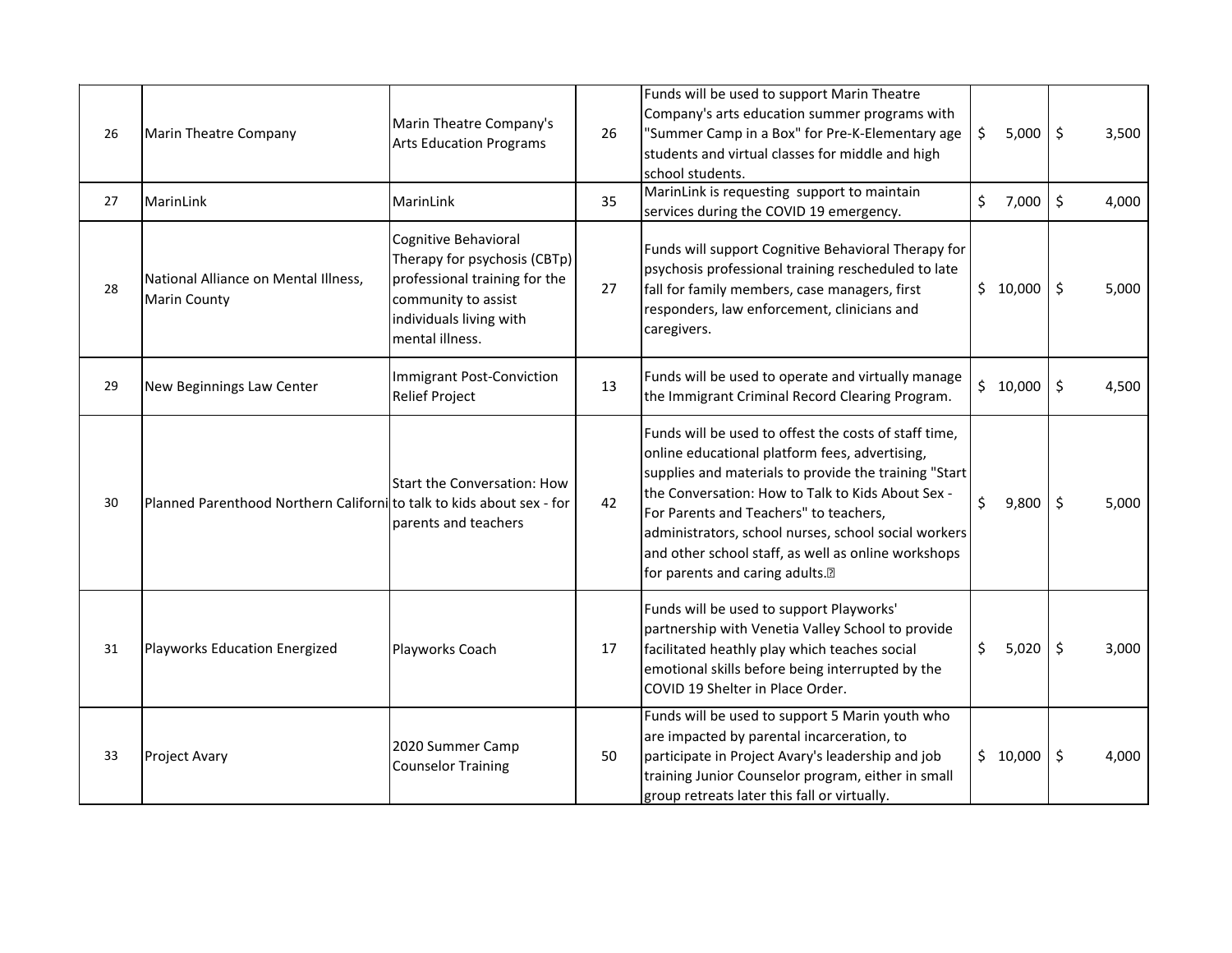| 34 | Resilient Neighborhoods, a project of<br>Sustainable Marin                | Develop New Climate Action<br><b>Team Program Materials</b>                        | 61             | Funds will be used to redesign materials used to<br>inform residents in sustainability and emergency<br>preparedness actions and to train volunteer<br>coaches as well as for a virtual platform for<br>information sessions.                         | \$<br>7,500 | $\ddot{\mathsf{S}}$ | 3,500 |
|----|---------------------------------------------------------------------------|------------------------------------------------------------------------------------|----------------|-------------------------------------------------------------------------------------------------------------------------------------------------------------------------------------------------------------------------------------------------------|-------------|---------------------|-------|
| 35 | Richardson Bay Anchorage Safe<br><b>Boating Fund-Pilot</b><br>(MarinLink) | Richardson's bay Anchorage<br>Safe Boating Fund-Pilot<br>Program                   | 52             | Funds would be made available to people in live-<br>aboard craft to purchase safety items enabling<br>them to meet Richardson's Bay Regional Agency<br>(RBRA) vessel condition requirements.                                                          | \$<br>2,500 | \$                  | 2,500 |
| 37 | Shakespeare at Stinson dba<br>RockSteadyFest.org                          | RockSteadyFest                                                                     | 53             | Funds would support a virtual substance-free 3-day<br>music event which includes a youth centered<br>concert.                                                                                                                                         | \$<br>7,500 | $\ddot{\mathsf{S}}$ | 1,000 |
| 38 | Sparkle Foundation, Inc.                                                  | SparkleBiz                                                                         | $\overline{7}$ | Funds will be used to purchase and fill backpacks to<br>be given to underserved children by Novato and<br>San Rafael Police Departments.                                                                                                              | \$10,000    | $\zeta$             | 3,000 |
| 39 | The Redwoods - A Community of<br><b>Seniors</b>                           | Wireless Headphones for<br>Skilled Nursing and Hospice<br>Center                   | 23             | Funds will be used to purchase 40 wireless<br>headphones so that patients can listen to TV<br>programs without disturbing other patients.                                                                                                             | \$<br>3,896 | \$                  | 1,000 |
| 40 | The River Otter Ecology Project                                           | Hands On High School                                                               | 29             | Funds would be used to support environmental<br>education for 60-70 Tomales High School students<br>through video presentations in module format,<br>Zoom lectures, discussions and demonstrations, or<br>presentations using other online platforms. | \$10,000    | $\ddot{\mathsf{S}}$ | 7,500 |
| 41 | The Sausalito Foundation                                                  | The Varda/Pardinas Mosaic<br><b>Restoration Project</b>                            | 37             | Funds will be used to complete the restoration of<br>the Varda/Pardinas Mosaic including correcting the<br>drainage, installing lighting, landscaping, installing a<br>public barrier and adding donor tiles.                                         | \$10,000    | $\ddot{\mathsf{S}}$ | 2,500 |
| 42 | Trips for Kids Marin                                                      | Trips for Kids Marin Re-<br>Cyclery Bike Shop                                      | 62             | Funds will help provide emergency operating<br>support to maintain program services.                                                                                                                                                                  | \$10,000    | \$                  | 5,000 |
| 43 | <b>West Marin Fund</b>                                                    | Communications<br>Coordination for an<br>Equitable COVID-Response<br>in West Marin | 71             | Funds will be used to estabilsh a skilled bilingual<br>communications team in West Maring to identify<br>and connect communication channels for the free<br>flow of information among different groups and<br>communities.                            | \$10,000    | \$                  | 5,000 |